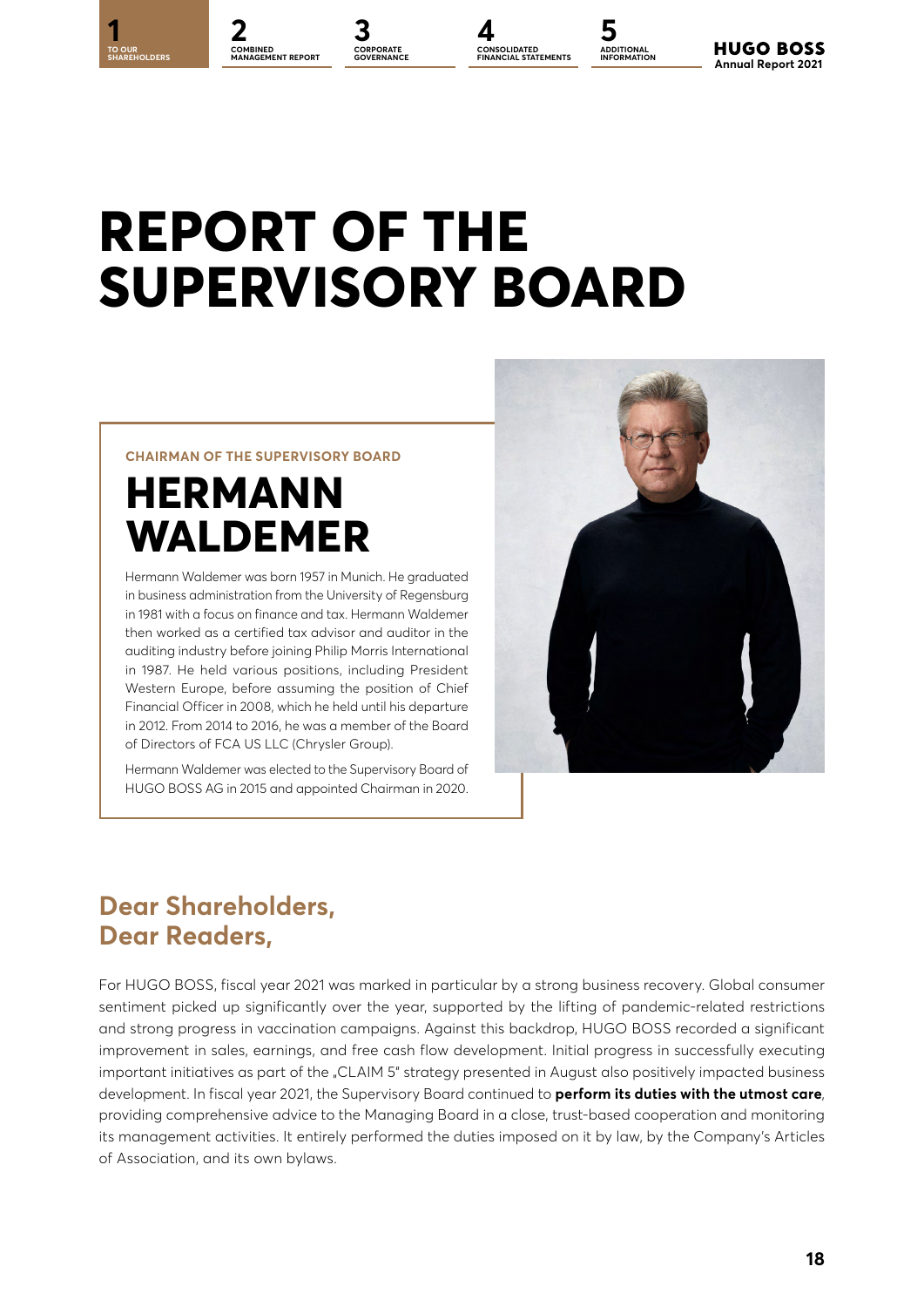CORPORA<mark>TE</mark><br>GOVERNANCE



**ADDITIONAL INFORMATION**

### **Composition of the Managing Board and the Supervisory Board**

In fiscal year 2021, there were two key personnel changes on the Managing Board of HUGO BOSS. Effective June 1, 2021, Daniel Grieder joined the Managing Board of HUGO BOSS as the new **Chief Executive Officer (CEO)**. The Supervisory Board of HUGO BOSS AG had appointed Daniel Grieder as CEO for a period of five years on June 16, 2020. Effective January 1, 2021, Oliver Timm joined the Managing Board of HUGO BOSS AG as the new **Chief Sales Officer (CSO)**. Oliver Timm was appointed CSO on June 29, 2020. > [Managing Board](#page--1-0)

**Chief Brand Officer (CBO)** Ingo Wilts resigned as a member of the Managing Board for personal reasons effective February 28, 2022. On behalf of the Supervisory Board, I would like to thank Ingo Wilts for the good cooperation and his many years of successful work, first as an employee and since 2016 as a member of the Managing Board.

Antonio Simina, the long-serving **Deputy Chairman of the Supervisory Board**, retired at the end of August. Antonio Simina's mandate was taken over by Bernd Simbeck, who had already been a member of the Supervisory Board of HUGO BOSS from 2010 to 2015. On behalf of the entire Supervisory Board, I would like to take this opportunity to express our sincere thanks to Antonio Simina for his tireless efforts and strong commitment to HUGO BOSS. **[Supervisory Board](#page--1-0)**

### **Collaboration between Managing Board and Supervisory Board**

The Managing Board informed us regularly, comprehensively and in a timely manner in both written and oral form of all **matters of relevance for HUGO BOSS AG and its Group companies related to strategy, planning, business performance, the risk assessment, changes in the risk situation and compliance**. Particularly close support was provided surrounding the development and presentation of the new "CLAIM 5" strategy and the financial development of the Company, particularly in the wake of the COVID-19 pandemic. The Chairman of the Audit Committee and I maintained close and regular dialog with the Managing Board. We were kept promptly informed of significant developments and decisions and we reported on these at the following Supervisory Board and Committee meeting at the latest.

All members of the Supervisory Board had sufficient time to review all of the Managing Board's **reports and proposals** and to contribute their own ideas in Committees and Supervisory Board meetings. Any approvals were issued only after requesting clarification from the Managing Board and discussing the matter extensively with the members of the Managing Board. In urgent cases, the Supervisory Board passed resolutions by means of the circular resolution procedure. The Supervisory Board was directly involved at an early stage in all decisions of fundamental importance to the Company.

### **Main topics at the meetings of the Supervisory Board**

In fiscal year 2021, a total of five Supervisory Board meetings were held in March, May, July, September, and December, with the September meeting being a two-day meeting. All members participated in all of these meetings. In addition, one resolution was passed by means of the circular resolution procedure in both May and November.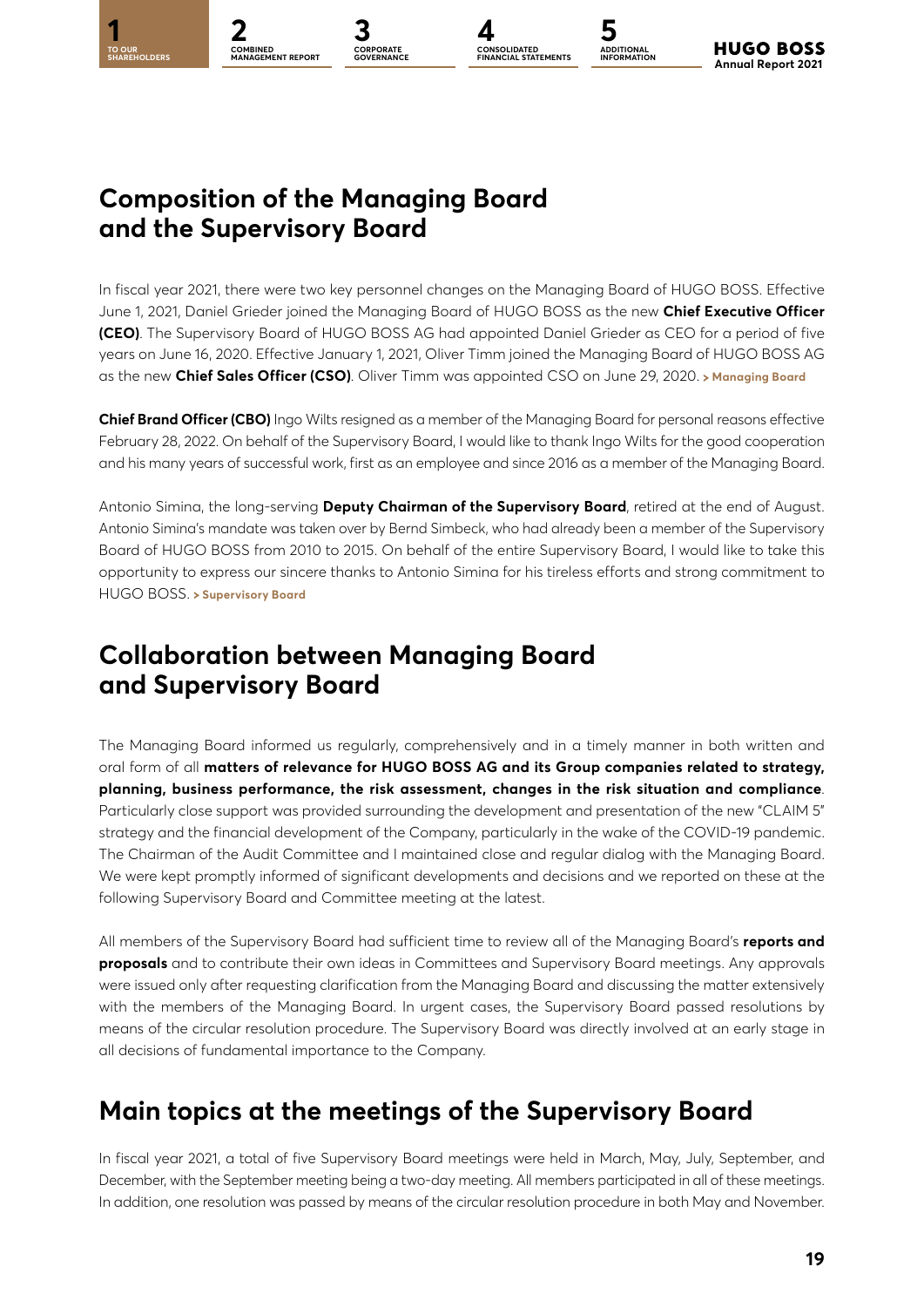

The **Audit Committee** met five times in total. All members participated in all of the meetings, with the exception of Gaetano Marzotto and Antonio Simina, who were unable to attend one meeting but participated in the decisions via a written vote. The **Working Committee** also met five times. All members participated in all of the meetings, with the exception of Luca Marzotto, who was unable to attend one meeting but participated in the decisions via a written vote. All committee members participated in the seven meetings of the **Personnel Committee**. The **Nomination Committee** and the **Mediation Committee** did not meet during fiscal year 2021.

| Member                                  | <b>Full Supervisory</b><br>Board (5) | Audit<br>Committee (5) | Working<br>Committee (5) | Personnel<br>Committee (7) | Attendance<br>rate (22) |
|-----------------------------------------|--------------------------------------|------------------------|--------------------------|----------------------------|-------------------------|
| Hermann Waldemer, Chairman              | 5/5                                  | 5/5                    | 5/5                      | 7/7                        | 22/22                   |
| Sinan Piskin, Deputy Chairman           | 5/5                                  | 5/5                    | 5/5                      | 7/7                        | 22/22                   |
| Iris Epple-Righi                        | 5/5                                  |                        | 5/5                      |                            | 10/10                   |
| Katharina Herzog                        | 5/5                                  |                        | 5/5                      |                            | 10/10                   |
| Anita Kessel                            | 5/5                                  |                        |                          | 7/7                        | 12/12                   |
| Gaetano Marzotto                        | 5/5                                  | 4/5                    |                          |                            | 9/10                    |
| Luca Marzotto                           | 5/5                                  |                        | 4/5                      | 7/7                        | 16/17                   |
| Tanja Silvana Nitschke                  | 5/5                                  |                        | 5/5                      |                            | 10/10                   |
| Christina Rosenberg                     | 5/5                                  |                        |                          | 7/7                        | 12/12                   |
| Martin Sambeth                          | 5/5                                  | 5/5                    |                          |                            | 10/10                   |
| Bernd Simbeck (since September 1, 2021) | 2/2                                  | 1/1                    |                          | 2/2                        | 5/5                     |
| Antonio Simina (until August 31, 2021)  | 3/3                                  | 3/4                    |                          | 5/5                        | 11/12                   |
| Robin J. Stalker                        | 5/5                                  | 5/5                    |                          |                            | 10/10                   |

#### **PARTICIPATION IN MEETINGS OF THE FULL SUPERVISORY BOARD AND ITS COMMITTEES1**

CORPORATE<br>GOVERNANCE

**1** The Nomination Committee and the Mediation Committee did not convene in the past fiscal year.

The **meeting of the Supervisory Board in March 2021** focused on the annual financial statements of HUGO BOSS AG and the HUGO BOSS Group as of December 31, 2020 and the audit report prepared by the auditors. At this meeting, the annual financial statements and the consolidated financial statements of HUGO BOSS AG as of December 31, 2020 were approved and ratified. Furthermore, the Supervisory Board's report to the Annual Shareholders' Meeting was discussed and adopted. The resolution proposals were adopted at the Annual Shareholders' Meeting of HUGO BOSS AG, which was held virtually on May 11, 2021, following the review of the independence of the proposed auditor for fiscal year 2021. Other topics included adjustments to the compensation system for the Managing Board and the new brand image of BOSS and HUGO.

At its **meeting in May 2021**, the Supervisory Board addressed the current business performance as well as plans for further digitalizing the business model and related cooperation opportunities in this area. In this context, also in May, the cooperation with the strategy consultancy Metyis based in Amsterdam (Netherlands) was decided by circular resolution, as part of the overall project to establish the HUGO BOSS Digital Campus.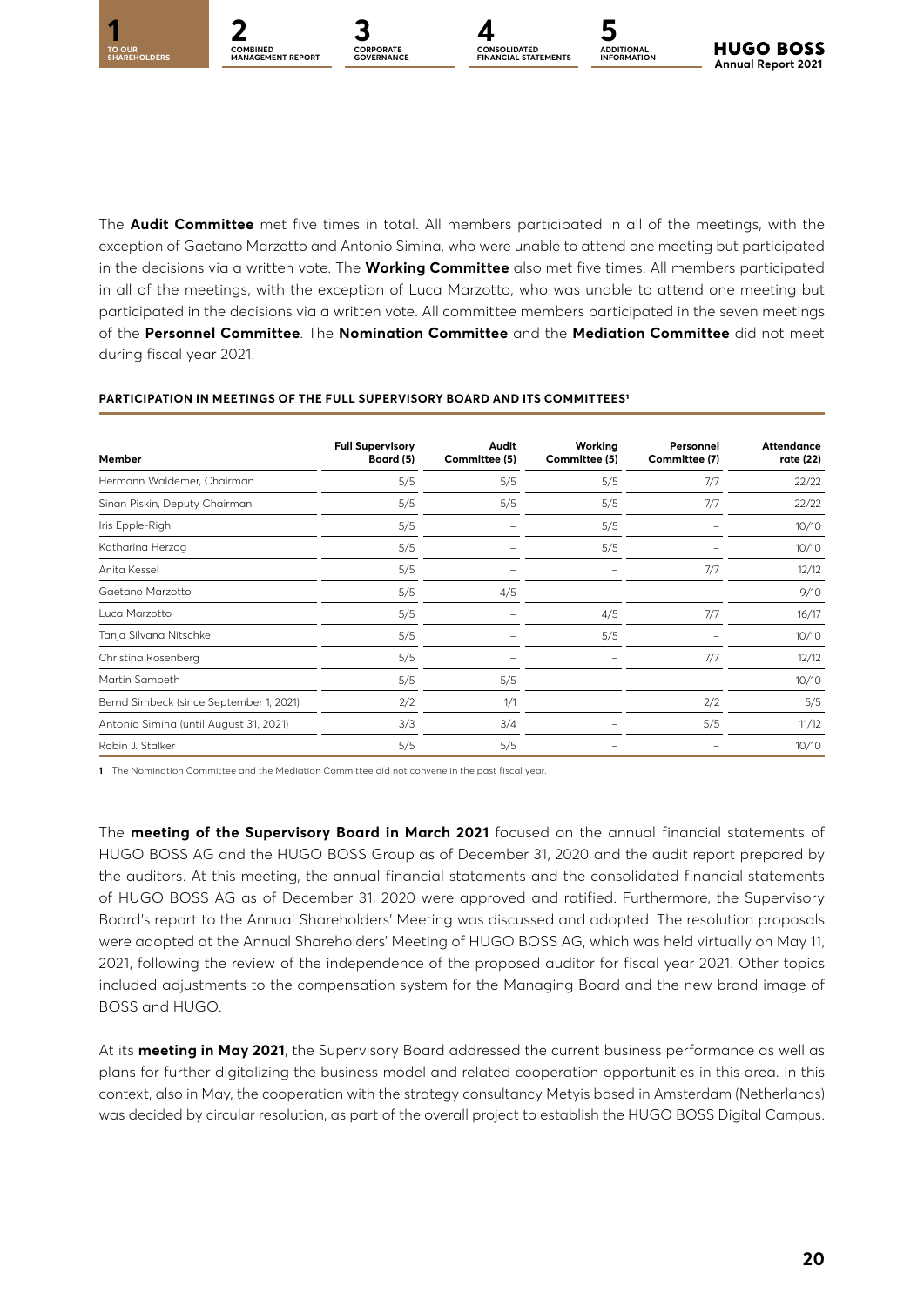**CORPORATE**<br>GOVERNANCE



At its **meeting in June 2021**, the Manging Board elaborated on the overall framework of the new growth strategy "CLAIM 5". In addition, the Supervisory Board dealt with the plans to sell two real estate properties in Metzingen and the surrounding area. In view of his excellent work and the smooth handover, it was also decided that Yves Müller would be granted 100% of the agreed allowance for acting as interim Spokesperson of the Managing Board.

The main topics of the **meeting in September 2021** were the current business performance along with the "CLAIM 5" strategy and its implications for collection development, sales, marketing, and operations. In addition, Bernd Simbeck was elected to the Audit Committee and Personnel Committee as successor to Antonio Simina.

In **November 2021**, the Supervisory Board approved the conclusion of the new syndicated loan agreement by circular resolution.

At the **meeting in December 2021**, the budget for fiscal year 2022 was debated and passed. In addition, initial progress on executing the "CLAIM 5" strategy was discussed in detail. In this context, the plans for new BOSS and HUGO marketing campaigns were presented to the Supervisory Board. The Supervisory Board was also informed about current pandemic-related challenges within the supply chain. In addition, key audit matters for fiscal year 2022 and the Audit Committee's proposal to elect a new auditor as part of the mandatory rotation required by law were discussed in detail and resolved. Moreover, the transactions subject to approval were adjusted in the bylaws of the Managing Board. In view of the COVID-19 pandemic and the associated restrictions, the Supervisory Board decided that the Annual Shareholders' Meeting would again be held as a virtual event in fiscal year 2022. Moreover, the findings of the Supervisory Board efficiency review, which were collected based on a questionnaire and analyzed and presented by an external provider, were discussed in detail. The declaration of compliance with the German Corporate Governance Code (GCGC) and the setting of a target for women on the Managing Board were discussed and resolved.

Current business performance, liquidity management, and the current risk assessment of the Company were regularly discussed in detail at the meetings of the Supervisory Board and approved where necessary. In addition, the meetings of the Supervisory Board involved regular, detailed reports on the contents of the previous committee meetings. In addition, in 2021, the Supervisory Board primarily focused on the implementation and execution of "CLAIM 5" strategy, the capital structure, cost planning, compliance issues, and the requirements of the GCGC.

### **Work of the Committees in fiscal year 2021**

To perform its duties, the Supervisory Board has formed **five Committees**: an Audit Committee, Personnel Committee, Working Committee, Nomination Committee, and the legally required Mediation Committee. To the extent legally permissible and insofar as they have been given corresponding authorizations, individual Committees make decisions instead of the full Supervisory Board. Otherwise, they prepare decisions and topic areas for the full Supervisory Board. The respective committee chairs report to the Supervisory Board in detail about the work of the committees at regular intervals.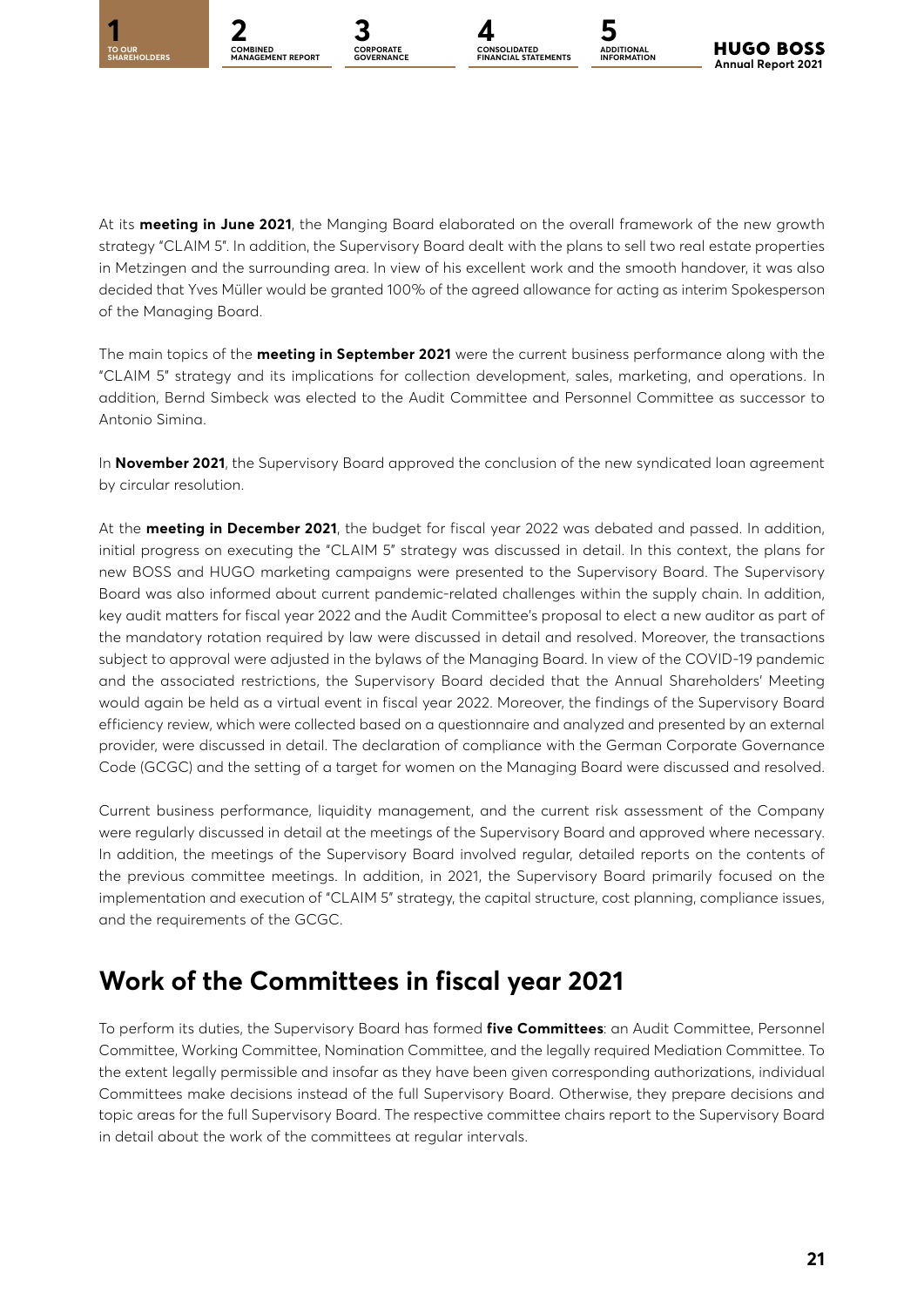

**ADDITIONAL INFORMATION**

In total, the **Audit Committee** met five times in fiscal year 2021. The main agenda of its meetings concerned the financial reporting of HUGO BOSS AG and the Group with respect to the annual, half-yearly and quarterly financial statements, the audit of the annual and consolidated financial statements, monitoring of the risk management and internal control system, compliance matters and risk management. In addition, the Audit Committee requested the declaration of independence from the external auditor and convinced itself of the auditor's independence. In addition to defining the key audit matters of the annual and consolidated financial statements for 2021 and mandating the external auditor, it approved non-audit services and placed a cap on the fees payable for such non-audit services. In addition, the results of the audit review of the combined non-financial statement were discussed. Another key topic was the selection process for a new auditor in the course of the mandatory rotation provided for by law. The Audit Committee was closely involved in the selection for suitable candidates and ultimately issued a recommendation to the Supervisory Board in October 2021. In addition, the Audit Committee dealt with the refinancing of the syndicated loan.

The **Personnel Committee** held seven meetings. It focused on filling strategically important management positions, the allocation of responsibilities for the business divisions, adjustments to the compensation system for the Managing Board, the target achievement for the prior fiscal year, and preparing the target agreements for the Managing Board.

The **Working Committee** met five times in the fiscal year and dealt with current business performance, the strategic alignment of the Group, and preparations for the Annual Shareholders' Meeting. In addition, the Working Committee also discussed the further digitalization of the business model and the updating of the catalog of transactions subject to approval in the bylaws of the Managing Board.

The **Nomination Committee** and the **Mediation Committee** did not convene in the fiscal year under review.

### **Corporate governance**

The Supervisory Board additionally dealt with the **principles of good corporate governance** within the Company. In December 2021, the Managing Board and the Supervisory Board issued a new declaration of compliance with the GCGC. The corporate governance statement can be found in the section "Corporate Governance and Corporate Governance Statement". With regard to the annual efficiency review of the Supervisory Board's activities recommended by the GCGC, the Supervisory Board decided to proceed with the tried and tested methodology of an audit using a comprehensive questionnaire. The external evaluation of the completed questionnaires and the suggestions for improvement contained therein were analyzed and discussed in detail at the Supervisory Board meeting in December 2021. Overall, the Supervisory Board drew a favorable conclusion. No individual training measures were carried out in the fiscal year.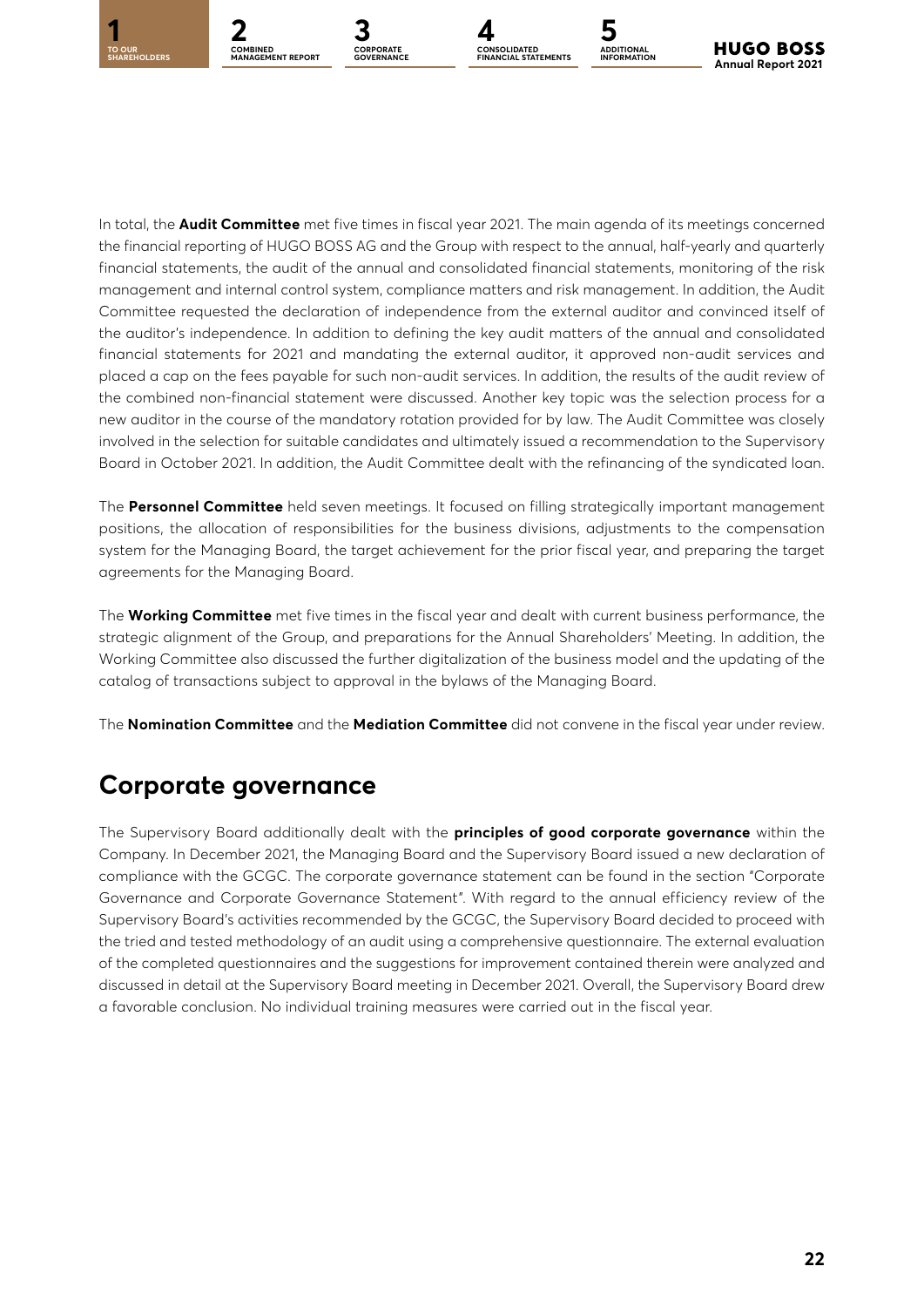**TO OUR** 

**COMBINED MANAGEMENT REPORT**

CORPORA<mark>TE</mark><br>GOVERNANCE

**1 2 3 4 5 CORPORATE CONSOLIDATED FINANCIAL STATEMENTS**

**ADDITIONAL INFORMATION**

### **Conflicts of interest**

**No conflicts of interest** relating to Managing Board or Supervisory Board members arose in fiscal year 2021. In accordance with the GCGC, these would need be disclosed immediately to the Supervisory Board, as well as to the Annual Shareholders' Meeting.

### **Audit of annual and consolidated financial statements for 2021**

Ernst & Young Wirtschaftsprüfungsgesellschaft, Stuttgart, duly audited the consolidated financial statements of HUGO BOSS AG for 2021, including the accounting records, which had been prepared by the Managing Board on the basis of the International Financial Reporting Standards (IFRS) in accordance with Sec. 315e HGB, and issued an **unqualified audit opinion**. This was also the case for the annual financial statements of HUGO BOSS AG for 2021 prepared in accordance with the provisions of the German Commercial Code as well as the combined management report for 2021 of HUGO BOSS AG and the Group. The corresponding audit mandate had been assigned by the Audit Committee of the Supervisory Board in accordance with the resolution of the Annual Shareholders' Meeting held on May 11, 2021. In addition, it was agreed with the auditor that the Chairman of the Audit Committee would have to be informed during the audit without delay about any possible grounds for disqualification or factors affecting impartiality that could not be rectified immediately. It was also agreed that the external auditor is obliged to report on any findings or events arising during the performance of the audit that are of importance to the duties of the Supervisory Board. The auditor was furthermore required to inform the Supervisory Board or note in the audit report any facts that were ascertained during the audit resulting in any errors in the declaration submitted by the Managing Board and the Supervisory Board in accordance with Sec. 161 (1) Sentence 1 of the AktG (German Stock Corporation Act). The auditor did not issue any such reports in the fiscal year. Furthermore, the Supervisory Board has convinced itself of the auditor's independence. The possibility of engaging the auditors to perform non-audit services was also discussed. The Supervisory Board received all accounting documents and the Managing Board's proposal for the appropriation of profit as well as the audit report from the external auditor.

The annual financial statements, proposal for the appropriation of profit, consolidated financial statements and combined management report for 2021 for HUGO BOSS AG and the Group, which also contains the combined non-financial statement for HUGO BOSS AG and the Group, and the audit report were discussed and verified in advance by the Audit Committee, followed by the full Supervisory Board in the presence of the external auditor. The external auditor reported on the main findings of the audit, particularly with respect to the key audit matters that had been determined by the Audit Committee for the fiscal year. The auditor was also available to answer any questions and provide additional information. No significant shortcomings in the accounting-related internal control system and risk management were identified in connection with this. Similarly, there were no circumstances indicating any partiality on the part of the external auditor. Finally, the auditor reported on the non-audit services that had been provided in the fiscal year under review. The auditor's findings were approved. Following its final review, the Supervisory Board raised no objections.

Consequently, at its meeting of March 9, 2022 the Supervisory Board approved the **financial statements for fiscal year 2021** prepared by the Managing Board. The financial statements of HUGO BOSS AG for fiscal year 2021 were therefore ratified in accordance with Sec. 172 AktG.